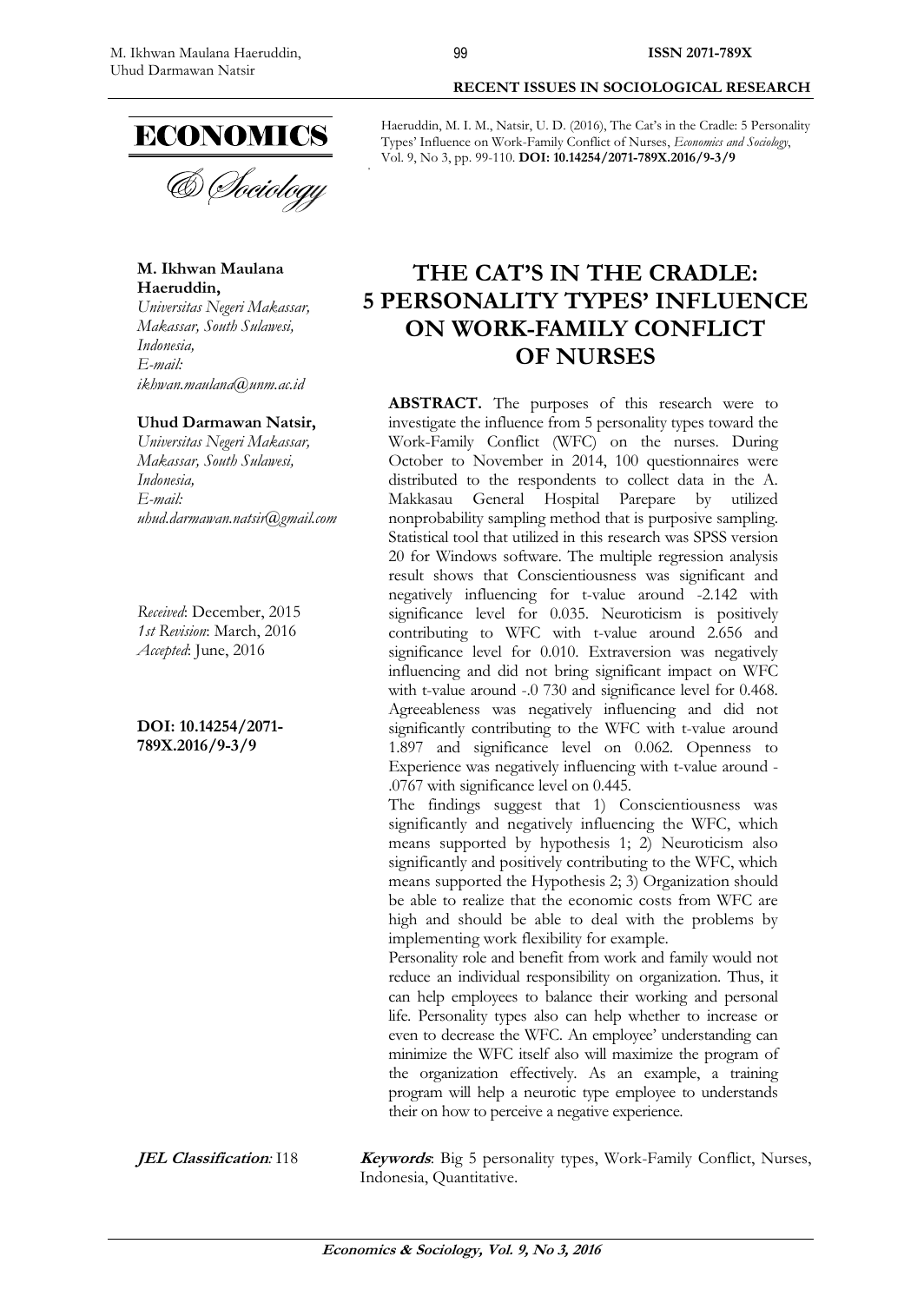#### **Introduction**

Human resource productivity is significant in every organization, because it will determine the future or the sustainability of organization. However, in achieving the required productivity, employees are struggling in balance the pressures between work and personal (family) domains. Work and personal/family domains used to be considered as a myth of separate worlds (Kanter, 1977; Ramarajan & Reid, 2013), however the myth is not relevant as a result from changing nature of work due to the globalization (Deal *et al.*, 2010), new technology implementation (Barley *et al.*, 2011), and declining of job stability (Kalleberg, 2009). These drivers force employees to balance the pressures between family and work domains.

According to Greenhaus & Beutell (1985), the unbalance of the pressure faced by the employees would lead to the work-family conflict. This happened as a role in a particular domain is not functioning properly due to the higher pressures on the other domain. Moreover, work-family conflict can lead to the negative impacts not only to the employees themselves but also to the organization.

Though structural factors can be the main drivers of the work-family conflict, it is argued that those structural factors are the only reason and one's personality can contribute as well (Wayne *et al.*, 2004). Wayne et.al (2004) calls for further research on how one personality contributes to the work-family conflict, by employing the big five personality traits, whereas Priyadharshini & Wesley (2014) suggest that further research may explore any other factors such as work role characteristics and family role characteristics. As the workfamily conflict studies mainly dominated by Western based research, mainly from United States (Chang *et al.*, 2010; Shaffer *et al.*, 2011; Chandra, 2012), yet, there are only limited numbers of studies conducted in Asian context, especially in Indonesia.

Subject of this research is nurses in medical service sector, who deployed in Emergency Room at Parepare General Hospital. Every profession has its own potential in experiencing stress and work-family conflict; however it would may vary for each individual. Stone (2006) identifies organizations that potentially exposed to the high level of stress. Service sector organization can be one example, as the nature of the work is directly engaged with the client, consumer, and costumer. Medical service industry is the right example of the phenomenon. As the rising of society' awareness on health and care, society would expect more from the service provider in order to get valued added. Moreover, by creating a value added, it would be expected will generate high level of employee motivation and eventually will increase their sense of citizenship, commitment, and loyalty (Haeruddin, 2011).

As a result, there will be competition among medical service organization (hospitals, clinic, and infirmary) and each employee is demanded to give his/her best in work. Not only by working more than 48 hours per week, employee or in this case is nurse is also requested to be more patient, responsible, helpful, and decisive in doing their job. Not to mention the characteristics of the role in the Emergency Room (ER) section, as the nurses are demanded to be more responsive and directly deal with the hospital clients. These role characteristics can lead a nurse to experience conflict not only in work domain, but also in the family domain.

## **1. Literature review and hypotheses**

# *1.1. The Big Five Personality*

McShane  $\&$  Travaglione (2012) define personality as a set of stable traits, which influence on one's social interactional factors. According to Kreitner & Kinicki (2003), Big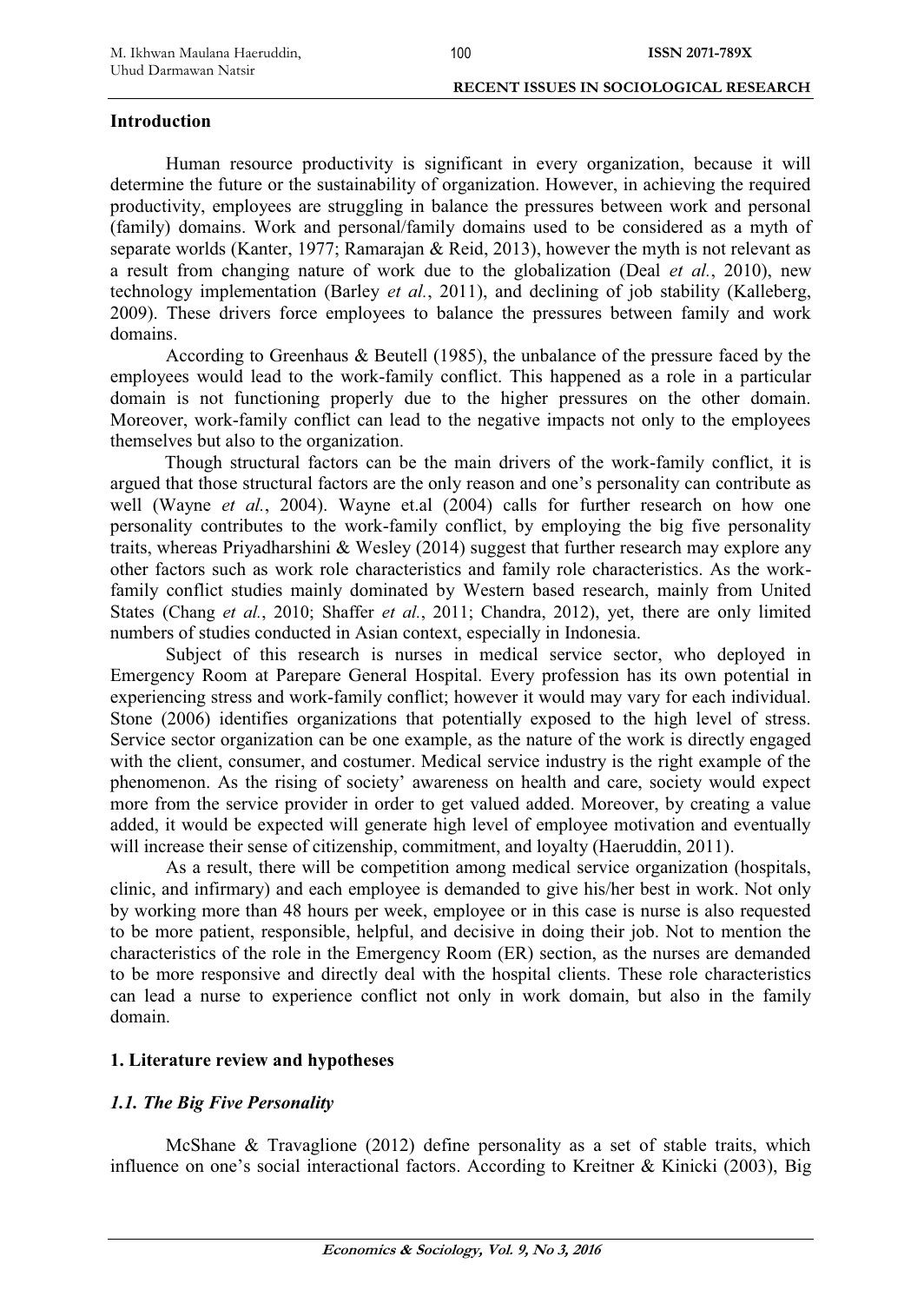Five Personality dimensions positively correlated in job performance, especially on selection, training, and employee development. This also strengthened by Barrick and Mount's (1991) meta-analysis research which confirms that Big Five Personality traits can help HR department in selection and recruitment process. Moreover, in performing the performance control, the Big Five Personality Traits can also functioning as one of the effective evaluation tool in organization by predicting specific behavior in the workplace (Haeruddin, 2012). The Big Five personality traits are a hierarchal organization of personality traits which combined in to particular segment as proposed by McCrae & John (1992) and developed by Wayne, Musisca, & Fleeson (2004). Those traits are: Extraversion, Agreeableness, Conscientiousness, Neuroticism, dan Openness to Experience.

## *1.1.1. Conscientiousness*

*Conscientiousness* is a personality dimension which refers to the extent of an individual in emphasizing efforts on details, which frequently display behaviour of high selfdiscipline, thorough, organized and responsible, achievements oriented (Barrick & Mount, 1991: Judge *et al*., 1999; McCrae & John, 1992).

Person in this type of personality tends to carefully plan, selective, and manage his/her time effectively and efficiently. According to these characteristics, a person should be able to complete his/her job on time, allocate appropriate time allocation for a particular domain' demand, and as result it would minimize the pressures and stress, which eventually will minimize the conflict. According to this, we expect that

# *H1: Conscientiousness negatively influences Work Family Conflict*

## *1.1.2. Neuroticism*

Costa & McCrae (1991) argue that neuroticism is the opposite of the emotional stability because this type is related to the extent of an individual feeling insecure, worry, and depressed. Neuroticism best characterized by "envious, emotional, anxious, secure, jealous, unenvious, moody, unemotional" behaviour (Thompson, 2008, p. 546).

These characteristics can lead a person to experience more stress, not only in work, but also in family domain (Wayne *et al.*, 2004)*.* Moreover, people with this type of personality are perceived to be having proper time to finish their responsibilities at job and family because neurotics spend too much time with anxiety and tend to be more focus on negative impact on something.

Costa & McRae (1992) categorize neuroticism into two major characteristics where the high level of the neuroticism is called as reactive group  $(N+)$  and the low level of the neuroticism is assigned into resilient group (N-). Individual in the group of resilient (N-) or negative and low emotionality level tend to have a low level of anxiety and it shows on his/her behavior by remaining calm on every situation. Also, they are not easily got angry, can handle stress, confident, and optimistic.

On the other hand, individual in the group of reactive  $(N+)$  tends to display anxious behavior, easy to worry and experience stress on small things. Individual in the reactive group tends to display anger, frustration, and introvert. These characteristics can lead an individual to experience more conflicts among work and family domains than those who are not in this group type (Stoeva *et al.*, 2002). Therefore it can be argue that

*H2: Neuroticism positively influences the Work Family Conflict*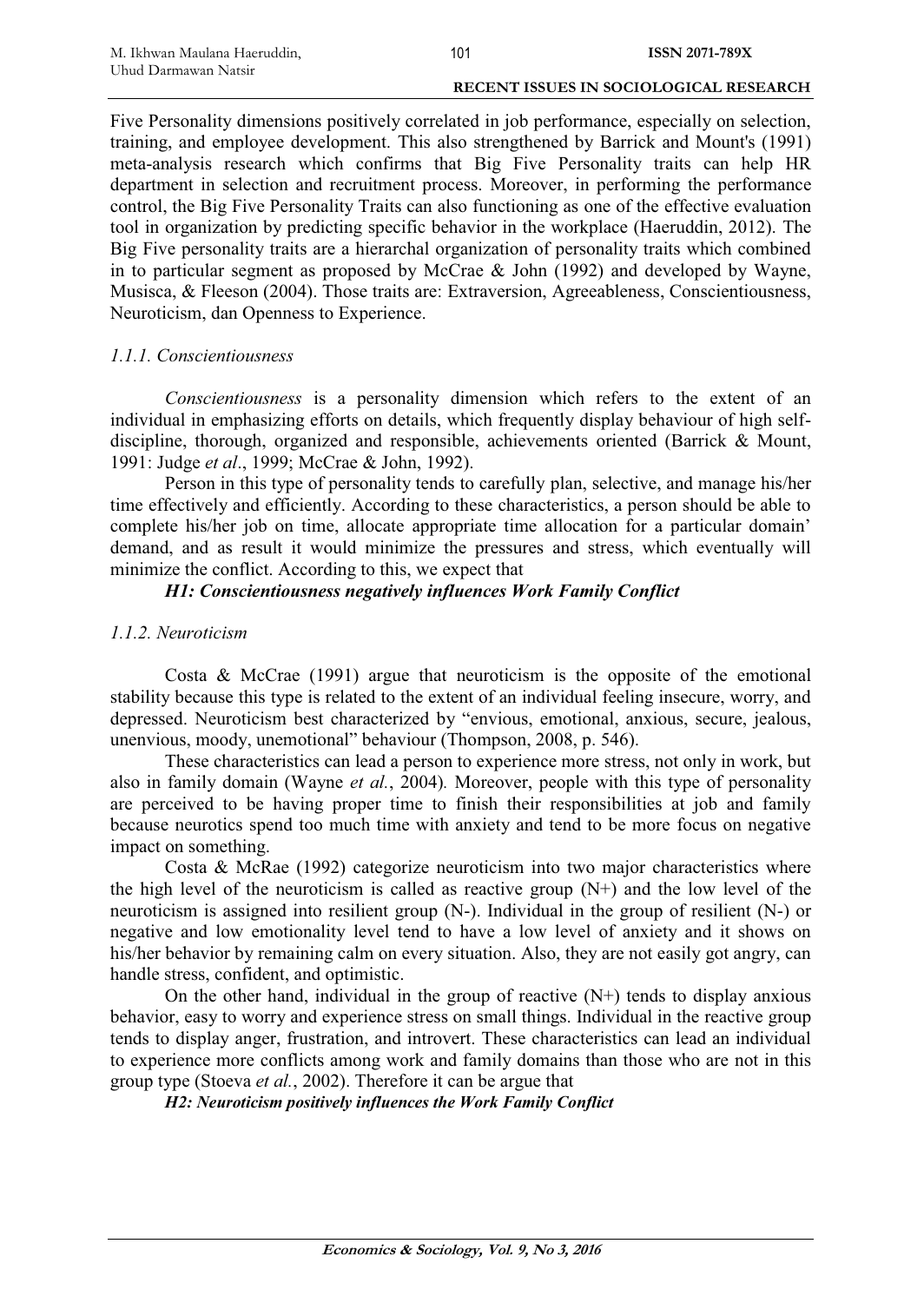#### *1.1.3. Extraversion*

Robbins (2001) defines extraversion as a personality dimension which depicts an individual with easy-going behaviour, talkative, energetic, and assertive. This dimension represents one's orientation toward social relationship. On the other hand, an introvert person tends to be quiet, closed, enjoy the solitude. Sometimes, introvert people regarded as antisocial person due to their lack of social involvement.

Because of the enthusiasm and energy, extrovert person can finish his/her tasks on time compared to the introvert person. Based on these characteristics, extrovert person will be more able to adapt to the pressures and changing situations, which will minimize the possibilities of conflict among work and family demands. Therefore, it can be argue that.

*H3: Extraversion negatively influences the Work Family Conflict* 

#### *1.1.4. Agreeableness*

Agreeableness is a personality dimension which represents traits such as cooperative, sympathetic, forgiving, and trusts to other person. Person with these traits tend to value social harmony and peacefulness, instead of their own feeling (McCrae & John, 1992). People with low agreeableness tend to focus on their own interests above other person's. Above mentioned characteristics explain that the agreeableness can minimize interpersonal conflict and it can lead to the low level of the work family conflict as agreeableness depicts as "altruistic, sympathetic to others and eager to help them, and in return believes that others will be equally helpful" (Rothmann & Coetzer, 2003, p. 69) and therefore it can be propose that.

**H4:** *Agreeableness negatively influences the Work Family C***o***nflict* 

## *1.1.5. Openness to Experience*

Openness to Experience is a personality dimension which encompasses on imagination, creativity, aesthetical criticality, intellectual curiosity and dislike for routine activities (Barrick & Mount, 1991; McRae & John, 1992; Firdaus, 2004). This dimension tends to point to an individual's interest. People with this type of personality are easily attracted to something new and tend to be imaginative and smart. The opposite of the personality type is tending to be more conventional, conservative and find amusement on familiarity.

As mentioned earlier on literature review, openness to Experience characterized as possessing intellectual ability, high imagination, curiosity, and creativity. People with openness to experience type personality will be more tolerant in accepting changes, seek alternative instead of conventional way in problem solving, and be more creative. Based on this fact, researcher proposes hypothesis:

## **H5:** *Openness to Experience negatively influences the Work Family Conflict*

### **1.2. Work Family Conflict**

Stone (2012) defines work-family conflict as a role conflict whereas the demands from work and family mutually imbalanced from several aspects. This occurs as an individual tries to fulfil those demands on both sides. The efforts in fulfilling those demands are strongly influenced by one's ability and competence. Moreover, Stone (2012) conceptualizes Workfamily Conflict as an inter-role conflict, whereas the pressures on a side is contradicting or negatively influencing the other side.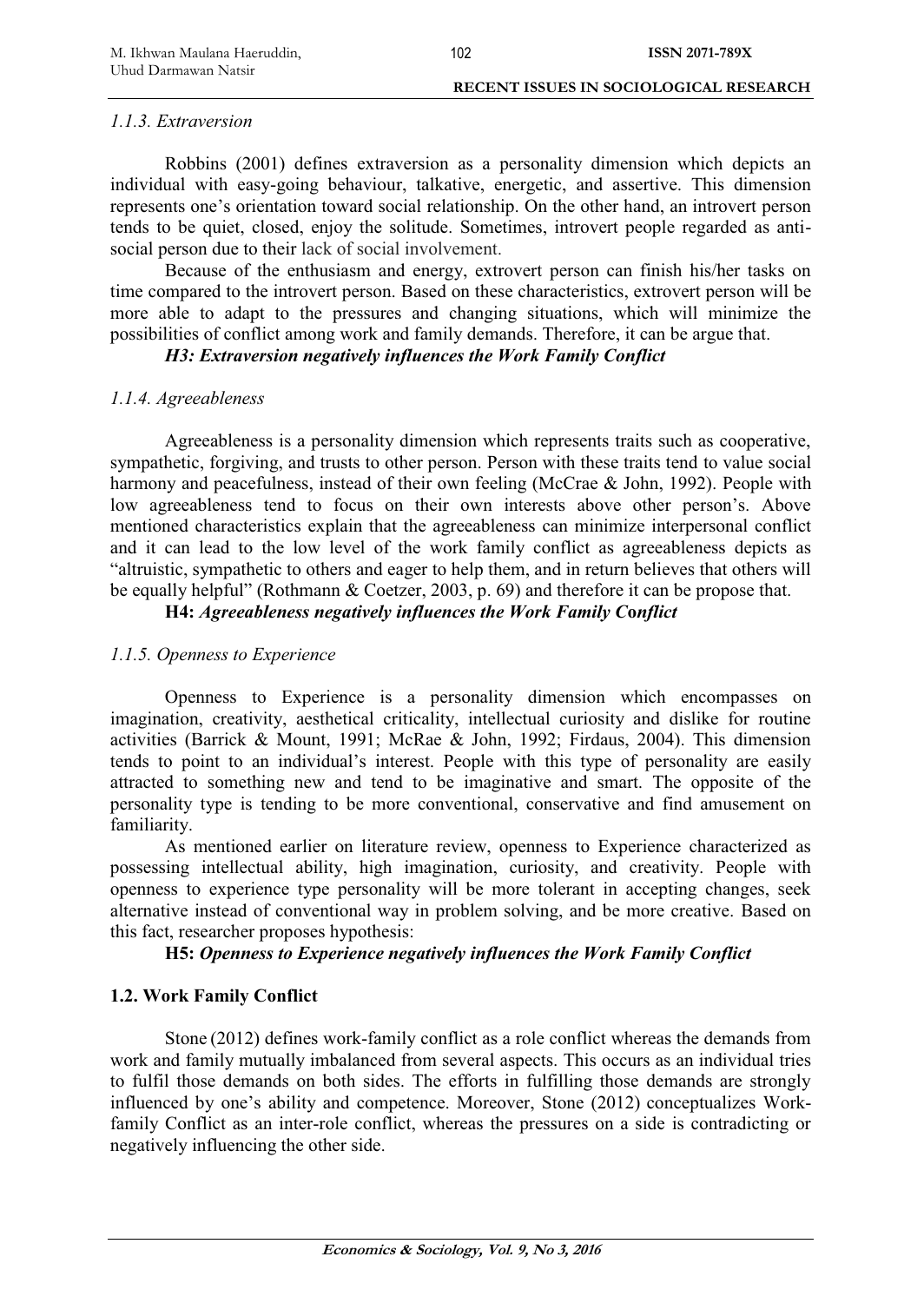According to the traditional view on different type of work, conflict occurs when there are so many demands faced by an individual at the same time. This is worsened by the availability of time and energy of the individual, which is limited.

Work Family Conflict explains on the conflict between responsibilities in one's role in family domain are clashing with one's another domain. It means that most of the time of working is disrupting one's personal (family) life. Work family conflict also happens when an individual put more emphasis on his/her family instead of his/her work domain.

According to Greenhaus & Beutell (1985) Work-family conflict can be categorized into three major, they are time-based, strain-based and behavior-based conflicts. Time-based conflict defined as the unsynchronized pressures between the role in work and role in family, as it is impossible to balance both roles due to the time constraint. Secondly, strain-based conflict that defined as the strain in one role impairs performance in the other role. And lastly, behavior-based conflict associated with incompatible of behaviour in one role with another role and vice versa (Greenhaus & Beutell, 1985; Frone *et al.*, 1992; Maertz & Boyar, 2011; Priyadharshini & Wesley, 2014).

## **2. Methodology**

In this research, survey method is utilized in collecting data from sample in a particular population. Population from this research is all of the nurses in Parepare General Hospital that is 309 people. During October to November in 2014, 100 questionnaires were distributed to the respondents to collect data in the A. Makkasau General Hospital Parepare. Purposive sampling is employed as the sample is based on particular criteria. Those criteria are: 1) Married; 2) Having children (Frone *et al.*, 1992); and 3) Working in the Emergency Room section or equivalent. Data collected through questionnaires that distributed to the nurses personally. To ensure the credibility of the research and to ensure the respondent's peace of mind, cover letter was attached. Moreover, respondents were requested to fill the set of questions in the questionnaire related to work-family conflict and also Big-five factor personality test questions, which was developed by McCrae & John (1992) and from John dan Srivastava (cited in Frone *et al.*, 1992), which consisted of 34 questions.

## **3. Results and discussion**

## *3.1. Characteristics of Respondents*

300 questionnaires were distributed and 108 were completed and returned to the researcher during October to November in 2014, whereas the collected data were analyzed during January to February 2015. Among 108 of respondents, 68 are women. This could be explained as nursery profession is associated with feminine traits, such as patience, focus on details, caring, and nurturing. Moreover, as a criteria in this research, most of the respondents are having 1 child (40.3%) and 2 childs (38.7%), as those who have 3 childs are accounted for 21%. Furthermore, 75% of the total respondents are under 40 years old, almost 97% are graduates from professional nursery education institutions and most of the participants have been working for  $1-10$  years  $(8,3,8\%)$ 

103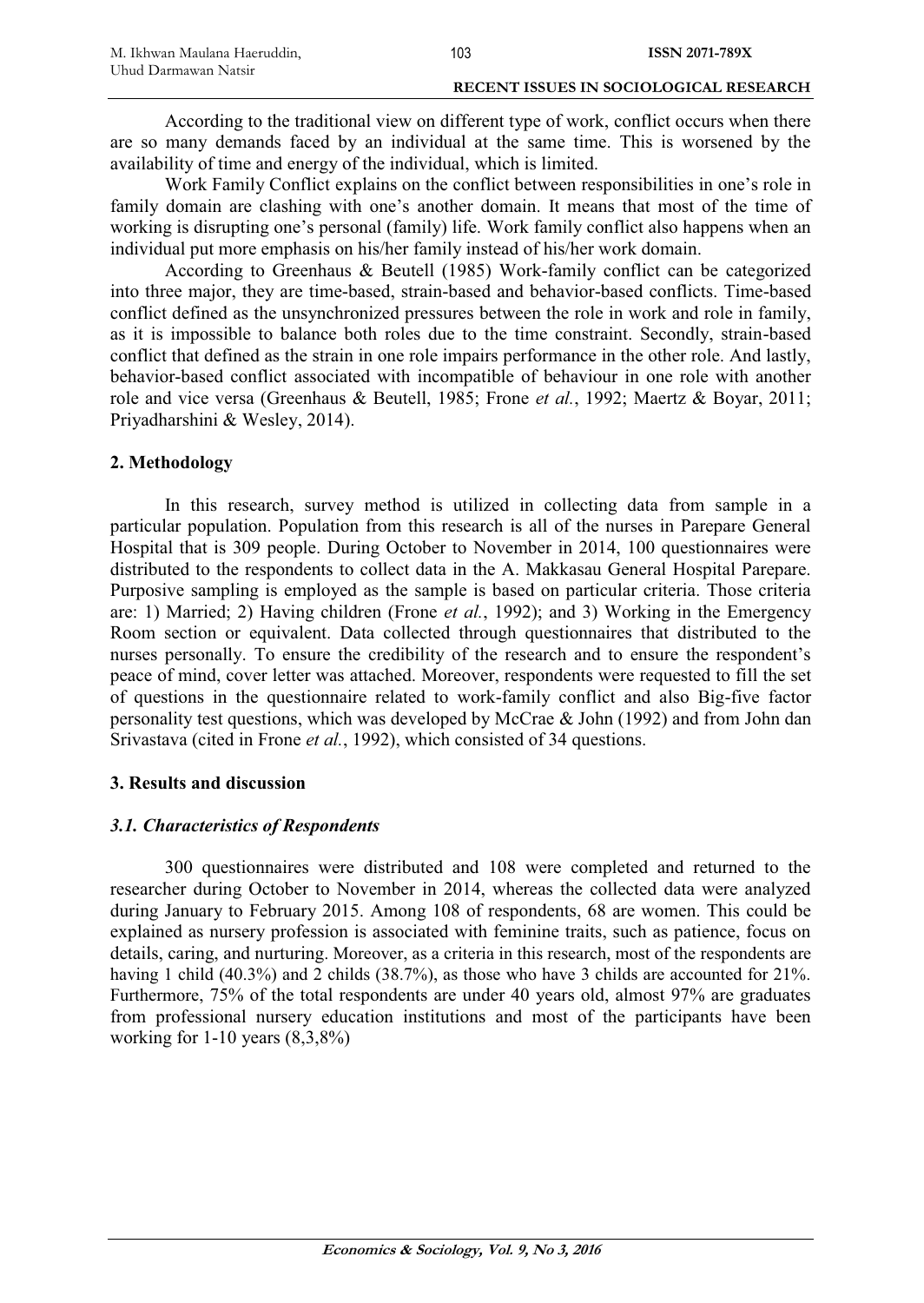#### *3.2. Data Analysis*

#### *3.2.1. Regression Analysis*

To analyze personality influences on work family conflict, this research employed multiple linear regression to explore and to search the reason whether proposed hypotheses can be accepted or not. Following are the equation:

1. Multiple linear regressions.

Based on the equation from the SPSS version 20, it can be found that

 $Y = 5.920 - 0.289X1 + 0.319X2 - 0.084X3 - 0.241X4 - 0.086X5$ 

Y = *Work Family Conflict,* 

X1 = *Conscientiousness,* 

X2 = *Neuroticism,* 

X3 = *Extraversion,* 

X4 = *Agreeableness,* 

X5 = *Openness to Experience.* 

2. Partial test of the independent variables on Work Family Conflict.

An independent variable is significant toward a dependent variable based on the t-test significance values. One can be regarded as significant if the result is less than  $\alpha = 0.05$ (Umar, 2001).

|  |                                                         |                                | Coefficients <sup>a</sup> |                              |          |      |
|--|---------------------------------------------------------|--------------------------------|---------------------------|------------------------------|----------|------|
|  | Model                                                   | Unstandardized<br>Coefficients |                           | Standardized<br>Coefficients |          | Sig. |
|  |                                                         | B                              | Std. Error                | <b>B</b> eta                 |          |      |
|  | (Constant)                                              | 15.579                         | 5.920                     |                              | 2.632    | .010 |
|  | Conscientiousness X1                                    | $-382$                         | .178                      | $-289$                       | $-2.142$ | .035 |
|  | Neuroticism X2                                          | .369                           | .139                      | .319                         | 2.656    | .010 |
|  | Extrovert X3                                            | $-.087$                        | .119                      | $-.084$                      | $-730$   | .468 |
|  | Agreeableness X4                                        | .276                           | .145                      | .241                         | 1.897    | .062 |
|  | Openness to Experience X5                               | $-116$                         | .152                      | $-.086$                      | $-767$   | .445 |
|  | <sup>a</sup> Dependent Variable: Work Family Conflict Y |                                |                           |                              |          |      |

Table 1. Partial test and regression coefficient on Work Family Conflict

## a. *Conscientiousness influences on work family conflict*

According to the table 1 above, it shows that conscientiousness variable negatively influence the work family conflict, as the t-values around -2,142 and significance around 0,035, which is far below the 0,05. It means that hypothesis 1 is supported. Based on the characteristics of this type, it can be predicted that an organized person would finish his/her job on time and also would minimize the unnecessary pressures that could resulted from time mismanagement.

b. Neuroticism influences on work family conflict

Based on the table above, it can be seen that neuroticism positively influence the work family conflict, as the t-values showed around 2,656, whereas the significance is on 0,010 under the 0,05. It means that hypothesis 2 is supported. It can be argued that the more a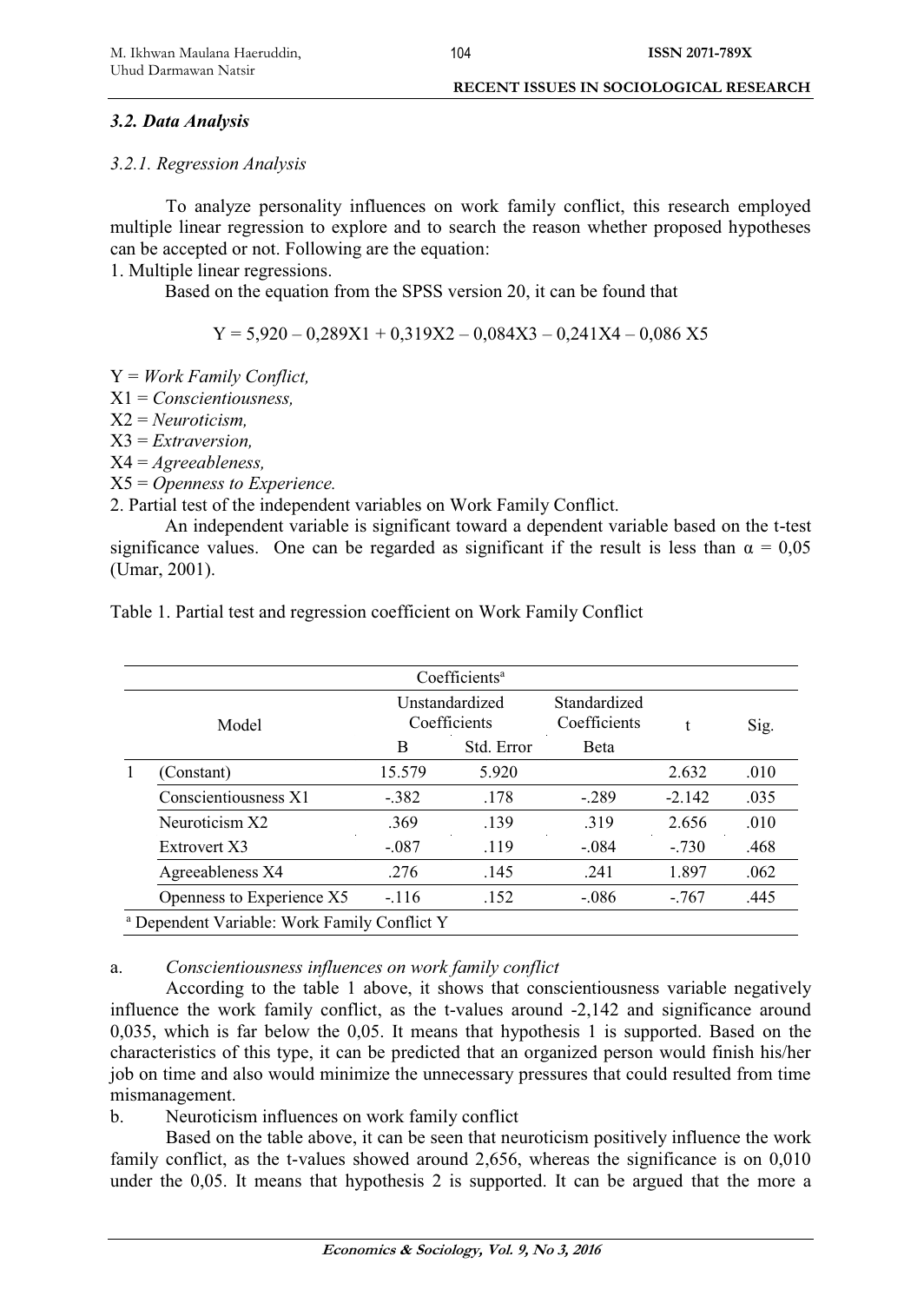person feels anxious about his/her work and family then it would consume most of their energy and as a result their actual work or responsibilities are neglected as indicated by Stoeva *et al.* (2002)*.* The nature of the role in the workplace is also exacerbating the neuroticism level. The pressures and the fast-paced environment in the Emergency Room is positively influence the anxiety level of a nurse, considering the patient's live is at a stake. Also, it is found that external factor such as patient's family intervention or aggression toward nurse is also contributing to the anxiety level. Most of the nurses admitted that such intervention from patient's family can disrupt their concentration while take care of the patient.

c. Extraversion influences on work family conflict

Referring to the table above, extraversion variable negatively influence the work family conflict, where the t-values is around -0,730. It means that respondents with the extrovert personality had experienced low level of work family conflict. However, the relationship among variables was not significant, as the significance values is 0,468, which is far above the 0, 05 level. It means that hypothesis 3 is not supported as from the study result, it was found that whether a person possesses such an extravert personality or not, work-family conflict still experienced due to the characteristics of the role in the workplace. Despite the person with this personality is described as a cheerful, open, outgoing person, the characteristics of the responsibilities is intensely influence the occurrence of the work family conflict. Most of the young nurses admitted that even that they were trying to be open, responsive, and communicative, they were traumatized at the workplace whenever they were involved in an incident such as the patient was died on their watch for the first time. This incident was significantly changed their behavior and it would lead to the work family conflict.

d. Agreeableness influences on work family conflict

According to the table above, agreeableness variable positively influence on work family conflict. As the t-values is accounted for  $-1,897$ . It means that respondents with high level of agreeableness experienced the work family conflict for a low level. However, the influence was not too significant as the significance values was 0,062 far above the 0, 05. It also means that hypothesis 4 is not supported. It can be explained as an individual with high agreeableness level is tend to help other people and tend to neglect his/her own interest. As the nature of the profession and the characteristics of the role in the workplace, a nurse with a high agreeableness personality will tend to put more efforts in the workplace instead of his/her family interests. This would lead to the increasing work family conflict.

e. Openness to experience influences on work family conflict

From the result, it can be seen that openness to experience variable negatively influence the work family conflict, as the t-values is accounted for -0,767. It means that respondents with high level openness to experience personality experienced the low level of work family conflict. However, the influence was not significant as the significance values was 0,445. To sum up, the hypothesis 5 is not supported. An open minded nurse will tries to open to a new perspective, experience, and approach in his/her job. It would motivate an individual to be more creative in solving the work family conflict problem.

## 3. F Test Result.

According the F test equation, it can be found whether that one or more variables of The Big Five Personality (Conscientiousness, Neuroticism, Extraversion, Agreeableness, dan Openness to Experience) significantly influence toward work family conflict.

**Economics & Sociology, Vol. 9, No 3, 2016**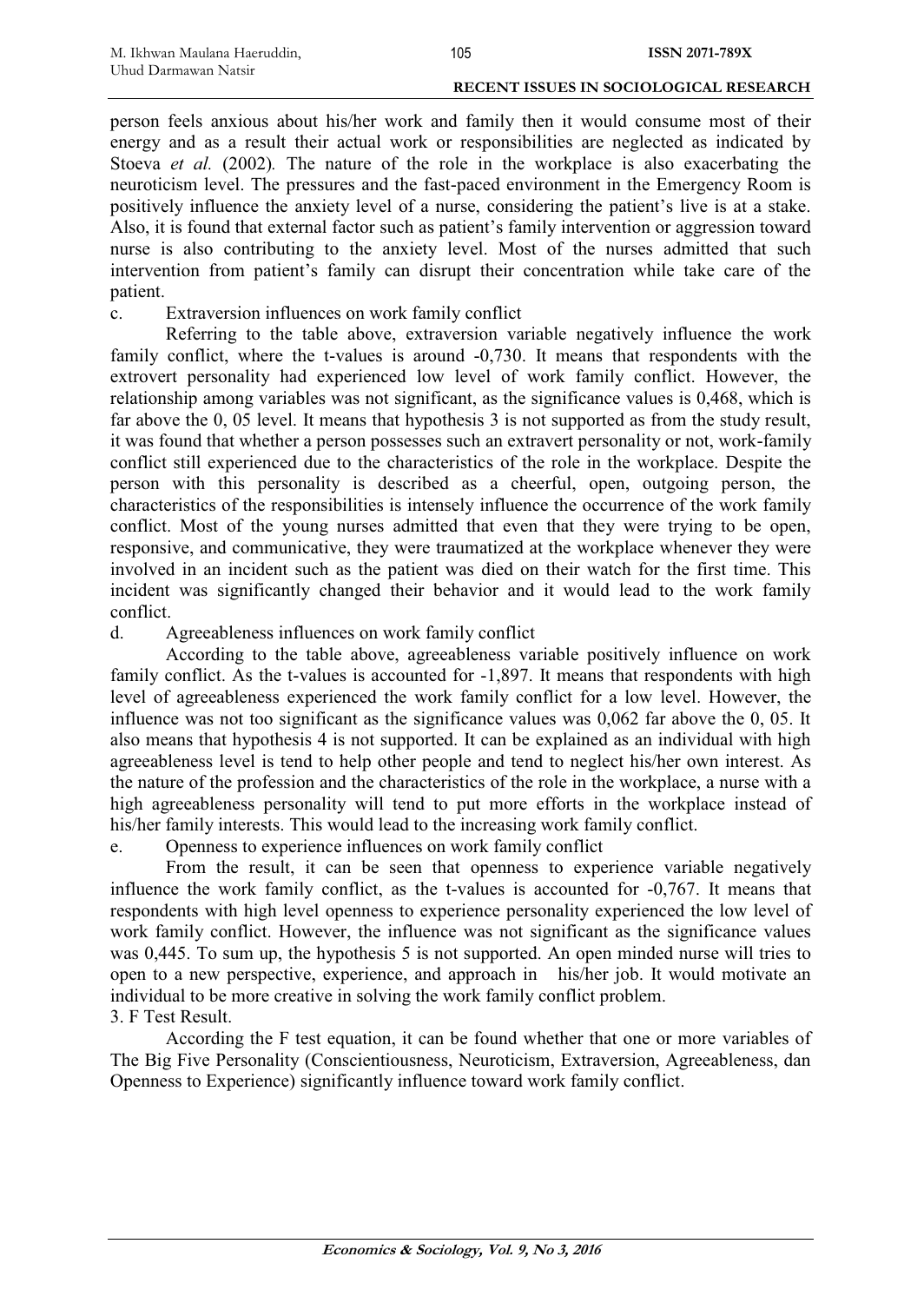Table 2. F Test Result

*Source*: Data processed.

According from the *Table 2* above, the F test is around 5.635 with significance level of 0,000. As the probability (0,000) is far more below the 0,05, then one or more variables in the big five personality significantly influence toward the work family conflict variable, or in this study, the conscientiousness and neuroticism variables.

4. The Coefficient of Determination.

The Coefficient of Determination used in order to understand the value of independent variable  $(X)$  in influencing dependent variable  $(Y)$  altogether (Djarwanto, 1998). From the regression analysis, it can be found that the total influence of independent variable toward dependent variable is accounted for 0,227 (Adjusted R2), which is means that 22,7% of work family conflict occurrence is influenced by the variables of conscientiousness, neuroticism, extraversion, agreeableness, openness to experiences, whereas the rest (77,3%) of work family conflict is influenced by other factors.

#### *3.2.2. Descriptive Analysis and Discussion*

Descriptive analysis is presented to depict the frequency distribution of response based on the distributed questionnaires to all respondents. Descriptive analysis shows that all the variables of 5 types of personality traits and the work-family conflicts are experienced by nurses.

Based on the statistical equation, mean of the Conscientiousness is categorized on medium level (82 incidents). It means that Conscientiousness level of the nurses is depicting the traits of responsible, focus, and tend to be careful in doing their job.

Moreover according to the mean level of neuroticism, it shows that their neuroticism are on low level or resilient group (N-), where the nurses tend to have low anxiety feeling, not easily got angry, confident in every situation. At the same token, mean level of extraversion is categorized on low level, which means that nurses are quite kind, open, cheerfull in doing their jobs. Thus, on the mean level of agreeableness is high, which means that nurses is helpful, put other's interest above their own interests. And lastly, the mean level of openness to experience categorized on medium level. It means that nurses are quite creative, understand, and open to new point of view.

On the work family conflict descriptive analysis, the mean level of work family conflict is categorized on medium level. It can be translated as the nurses are experiencing such conflicts both in their workplace and their home. However, they mentioned that the family support from extended family (parents, parents in law, and siblings) in helping doing their responsibilities at home domain. However, this result was only echoed by the male nurses as the female nurses felt that they are more demanded to be more actively present in household activities/ responsibilities. In Indonesian cultures, women are remaining considered to belong in the domestic area up to present days. It can be argued that the patriarchy values are significantly influence one's personality type and eventually will influence the occurrences of work-life conflicts. Moreover, female nurses found that partner's support (husband) is a significant factor in minimizing the work-family conflict. On the work domain, most of nurses were agree that having an understanding supervisor can minimize the workfamily conflict. Some of the nurses admitted that they can easily change their roster because

106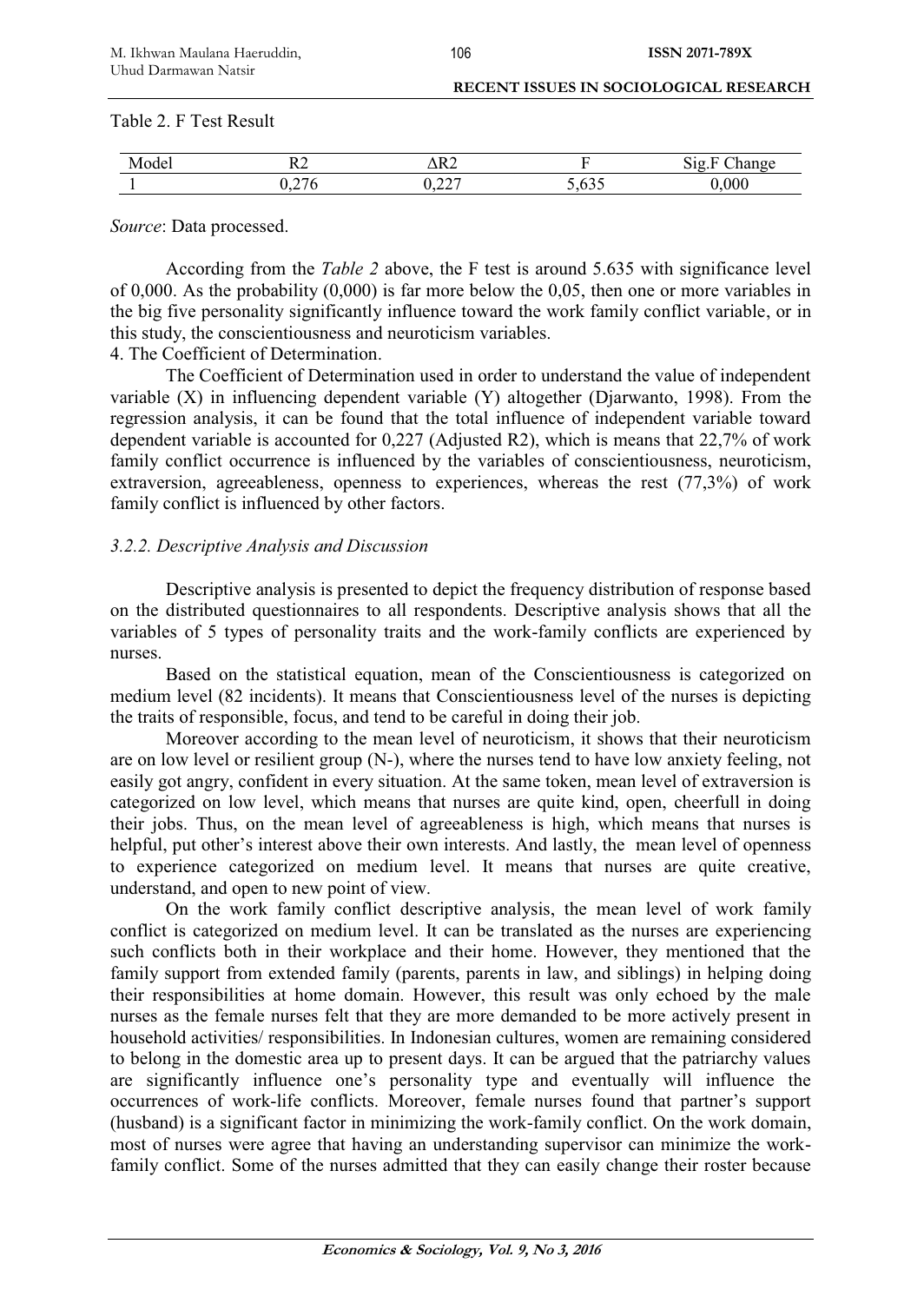of their supervisor's flexibility. In addition, having a cooperative co-worker is a factor that can minimize the conflict, as most of the nurses argued that they can rely on their co-worker in handling emergency situation and this would bring peace of mind in working and then would help them to focus on the work and minimize the stress at the workplace.

In addition, the actual result found that the nurses are having problems and experience the work-family conflict. Among all of the respondents, 7 of them were a single parent. It was found that from the tabulation that single parents with children were more likely experience the work-life conflict compared to their married counterparts. It is understandable as the support from extended family was limited. Moreover, single parents respondents were also acknowledged the pressures from the socio-cultural factors, whereas a single parent, particularly a woman, frequently encountered with socio-cultural pressures as the status as a widower (for divorce reason) is a taboo.

As there was one of the 12 female senior nurses admitted that she felt that the Harry Chapin's song "Cat's in the Cradle" is certainly representing her family and the conflict between work and family domain, the song illustrates the work-family conflict phenomenon in the modern day organization. All of these 12 seniors felt that their time was mostly occupied in the workplace as they admitted that the ER is heavily relying on their competence and experiences. They felt that they lost their connection with their children and also to their spouse.

#### *3.2.3. Study Value and Limitations*

Compared to the Western based literatures on Work-Life conflict, this study found several contributions to the existing literatures. Firstly, compared to the most Western based literatures (Greenhaus and Beutell, 1985; Shaffer *et al.*, 2011; Ramarajan and Reid, 2013), this study argues that contextual and cultural factors are significantly influencing the occurrence of the work-life conflicts, which is mediated by personality types. Moreover, an effort from Priyadharshini and Wesley (2014) in connecting personality and work-life conflict is fruitfully developed the extant literatures. However, their study was limited to the IT professionals in India context. Therefore it is provide limitation for the generalizability reason. Secondly, this study answers the gaps as Priyadharshini and Wesley (2014) mentioned. This study enhances the existing literatures by examining "the work role characteristics and family role characteristics" (p. 1053).

The nature of the role in the workplace is also exacerbating the neuroticism level. The pressures and the fast-paced environment in the Emergency Room is positively influence the anxiety level of a nurse, considering the patient's live is at a stake. Also, it is found that external factor such as patient's family intervention or aggression toward nurse is also contributing to the anxiety level. Most of the nurses admitted that such intervention from patient's family can disrupt their concentration while take care of the patient. Most of the young nurses admitted that even that they were trying to be open, responsive, and communicative, they were traumatized at the workplace whenever they were involved in an incident such as the patient was died on their watch for the first time. This incident was significantly changed their behavior.

This article has several limitations. First, the use of questionnaires limited the scope of the study. The limitation is associated with the data collected deepness. However, this limitation is justified as the hypotheses of this study required answers to scope, rather than depth, and the data from the sample are used to draw inferences about the population (Roberts, 1999). In addition, to assess the effect (and or relationship) of several independent variables on one or more dependent variables while taking into account other variables (e.g.,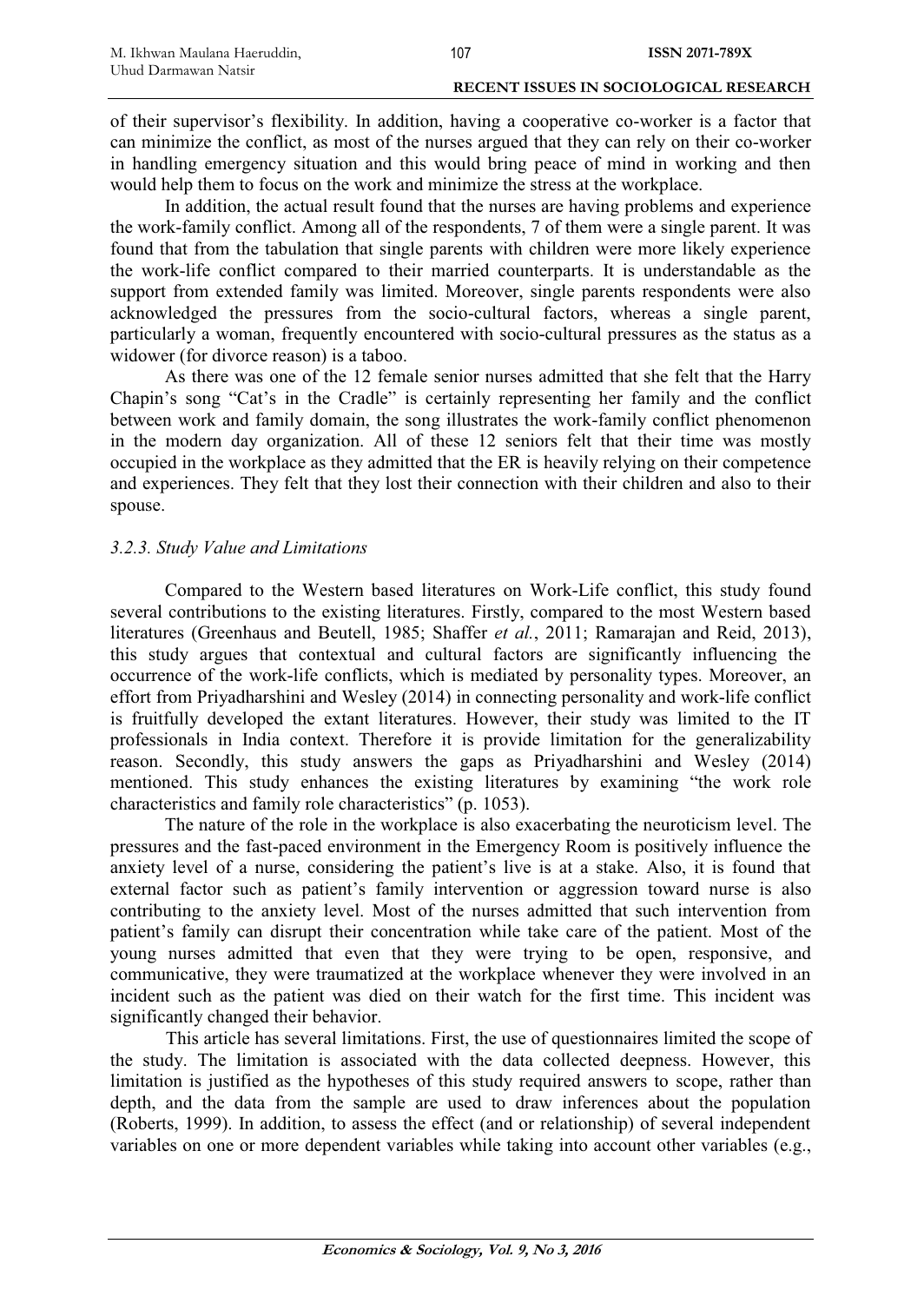control variables such as individual's demographics), a survey method using questionnaires is most suitable (Saunders *et al.*, 2012).

108

Next, second limitation of this study is that in data collection process, Bahasa Indonesia is used in the questionnaires. Even though all endeavours were ensured to match the translations, there is a possibility that some nuances were lost in translation.

#### **Conclusion and future research**

Although the data collection and analysis were limited to a single case study, authors believe that result generalizability and transferability are applicable to different settings. Despite of the applicable generalizability and transferability of the result, particular contexts are suspected in influencing the work family conflict. Factors such as culture, values, extent of support and family characteristics are needed to be explored in the future works in order to address the problem holistically. In this paper, it was found that external factor such as patient's family intervention or aggression toward nurse is also contributing to the anxiety level. Most of the nurses admitted that such intervention from patient's family can disrupt their concentration while take care of the patient. Also, the support level of supervisor and peers are important in influencing work family conflict, let alone the characteristics of the role performed in the workplace.

From the perspective of the research approach, most of the researches in the topic of work and family (life) predominantly utilized the quantitative studies approach (Eby *et al.*, 2005; Chang *et al.*, 2010). Quantitative and qualitative studies focus on different aspect of the research in this topic. As the qualitative approach put more emphasises on balance as a goal to be reached (Chang *et al.*, 2010), the quantitative researches in this field explore the work family conflict from the perspective of conflict (Eby *et al.*, 2005; Chang *et al.*, 2010; Amstad *et al.*, 2011; Michel *et al.*, 2011). To address the gaps, qualitative approach is needed to be employed in the field.

## **References**

- Amstad, F. T., Meier, L. L., Fasel, U., Elfering, A., & Semmer, N. K. (2011), A meta-analysis of work-family conflict and various outcomes with a special emphasis on cross-domain versus matching-domain relations, *Journal of Occupational Health Psychology*, 16(2), pp. 151-169.
- Barley, S. R., Meyerson, D. E., & Grodal, S. (2011), E-mail as a source and symbol of stress, *Organization Science*, 22(4), pp. 887-906.
- Barrick, M. R., & Mount, M. K. (1991), The Big Five personality dimension and job performance: A meta- analysis, *Journal Personnel Psychology*, 44, pp. 1-26.
- Chandra, V. (2012), Work-life balance: eastern and western perspectives, *The International Journal of Human Resource Management*, 23(5), pp. 1040-10.
- Chang, A., McDonald, P., & Burton, P. (2010), Methodological choices in work-life balance research 1987 to 2006: A critical review, *The International Journal of Human Resource Management*, 21(13), pp. 2381-2413.
- Costa, P. T., & McCrae, R. R. (1992), Four ways five factors are basic, *Personality and individual differences*, 13(6), pp. 653-665.
- Djarwanto, P. S. (1998), *Statistik sosial ekonomi*, Yogyakarta: BPFE.
- Deal, J. J., Altman, D. G., & Rogelberg, S. G. (2010), Millennials at work: What we know and what we need to do (if anything), *Journal of Business and Psychology*, 25(2), pp. 191-199.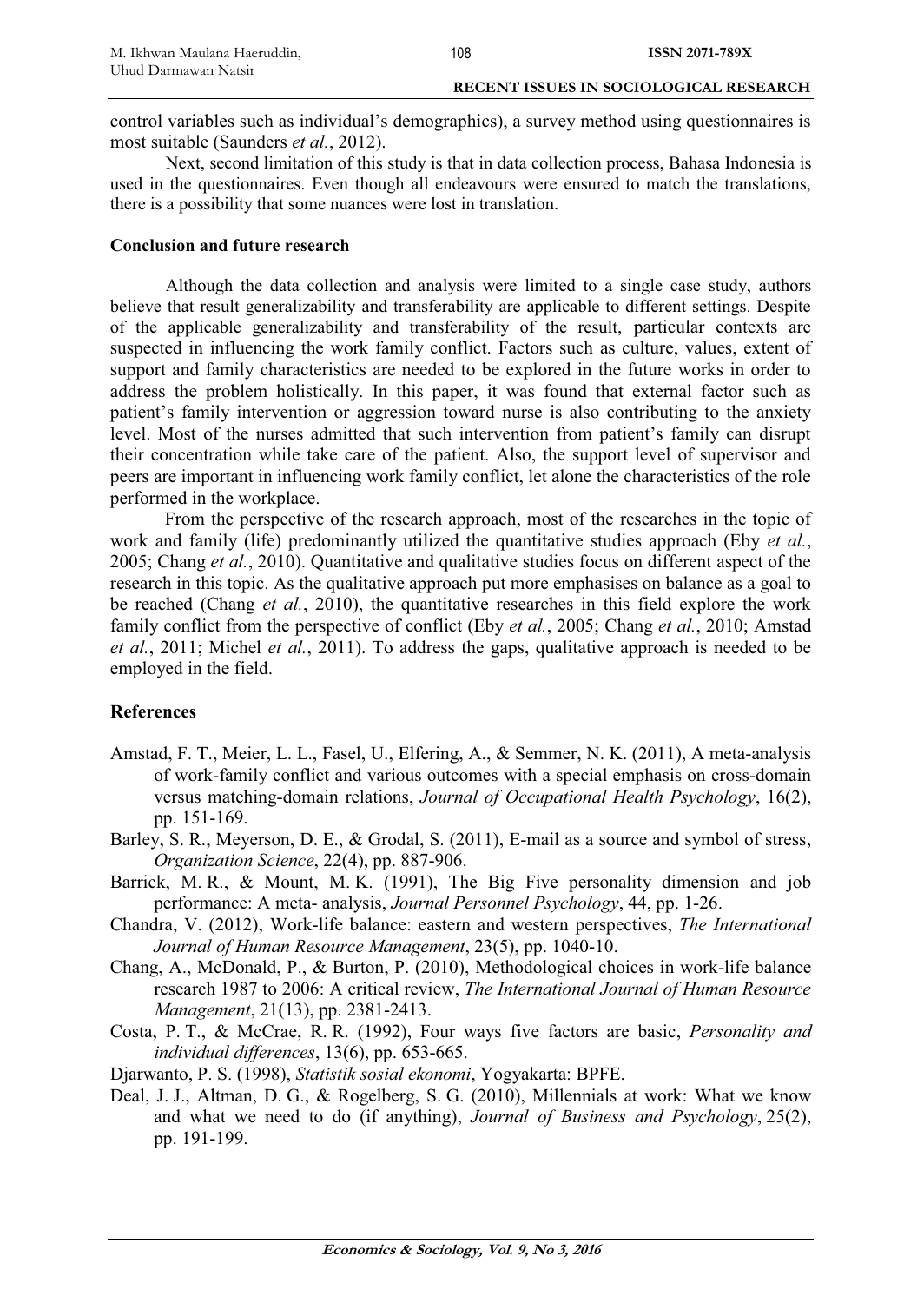- Eby, L. T., Casper, W. J., Lockwood, A., Bordeaux, C., & Brienly, A. (2005), Work and family research in IO/OB: Content analysis and review of the literature (1980-2002), *Journal of Vocational Behavior*, 66, pp. 124-197.
- Firdaus, F. (2004), *Hubungan Tipe Kepribadian dan Komitmen Perkawinan Dengan Pemaafan Terhadap Kebohongan Pasangan Dalam Perkawinan Bugis* (Unpublished Master Thesis), Yogyakarta: Universitas Gadjah Mada.
- Frone, M. R., Russel, M. & Cooper M. L. (1992), Antecedent and Outcomes of Work Family Conflict: Testing a Model of The Work- Family Interface, *J of Applied Psychology*, 77, pp. 65-78.
- Greenhaus, J. H., & Beutell, N. J. (1985), Sources of conflict between work and family roles, *Academy of management review*, 10(1), pp. 76-88.
- Haeruddin, M. I. M. (2011), Teori Motivasi Maslow dalam Peningkatan Kinerja, *Jurnal Pionir*, 9(2), pp. 410-416.
- Haeruddin, M. I. M. (2012), Multi Source Evaluation as a Performance Control, *Global Network Journal* 5(2), pp. 210-219.
- Judge, T. A., Higgins, C. A., Thoresen, C. J., & Barrick, M. R. (1999), The big five personality traits, general mental ability, and career success across the life span, *Personnel psychology*, 52(3), pp. 621-652.
- Kalleberg, A. L. (2009), Precarious work, insecure workers: Employment relations in transition, *American sociological review*, 74(1), pp. 1-22.
- Kanter, R. M. (1977), *Work and family in the United States: A critical review and agenda for research and policy*, Russell Sage Foundation.
- Kinicki, A., & Kreitner, R. (2003), *Organizational behavior: Key concepts, skills & best practices*, McGraw-Hill/Irwin.
- Maertz, C. P., & Boyar, S. L. (2011), Work-family conflict, enrichment, and balance under "Levels" and "Episodes" approaches, *Journal of Management*, 37, pp. 68-98, http://dx.doi.org/10.1177/0149206310382455.
- McCrae, R. R., & John, O. P. (1998), An introduction to the five-factor model and its applications, *Personality: critical concepts in psychology*, 60, p. 295.
- McShane, S. and Travaglione, T. (2005), Organisational behaviour on the Pacific Rim, Australia: McGraw-Hill Irwin.
- Michel, J. S., Kotrba, L. M., Mitchelson, J. K., Clark, M. A., & Baltes, B. B. (2011), Antecedents of work-family conflict: A meta-analytic review, *Journal of Organizational Behavior*, 32, pp. 689-725.
- Priyadharshini, R. A., & Wesley, R. J. (2014), Personality as a determinant of work-family conflict, *Journal of Industrial Engineering and Management*, 7(5), pp. 1037-1060.
- Ramarajan, L., & Reid, E. (2013), Shattering the myth of separate worlds: Negotiating nonwork identities at work, *Academy of Management Review*, 38(4), pp. 621-644.
- Roberts, E. S. (1999), In defence of the survey method: An illustration from a study of user information satisfaction, *Accounting and Finance*, 39, pp. 53-77.
- Robbins, S. P. (2001), *Perilaku Organisasi*, Jakarta, PT. Indeks Kelompok Gramedia.
- Rothmann, S., & Coetzer, E. P. (2003), The big five personality dimensions and job performance, *SA Journal of Industrial Psychology*, 29(1), p. 68.
- Saunders, M. and Lewis, P. and Thornhill, A. (2012), *Research Methods for Business Students*, 6th edition. London: Pearson.
- Shaffer, M. A., Joplin, J. R. W., & Hsu, Y.-S. (2011), Expanding the boundaries of workfamily research: A review and agenda for future research, *International Journal of Cross Cultural Management*, 11(2), pp. 221-268.
- Stoeva, A. Z., Chiu, R. K., & Greenhaus, J. H. (2002), Negative affectivity, role stress, and work-family conflict, *Journal of Vocational Behavior*, 60(1), pp. 1-16.

109